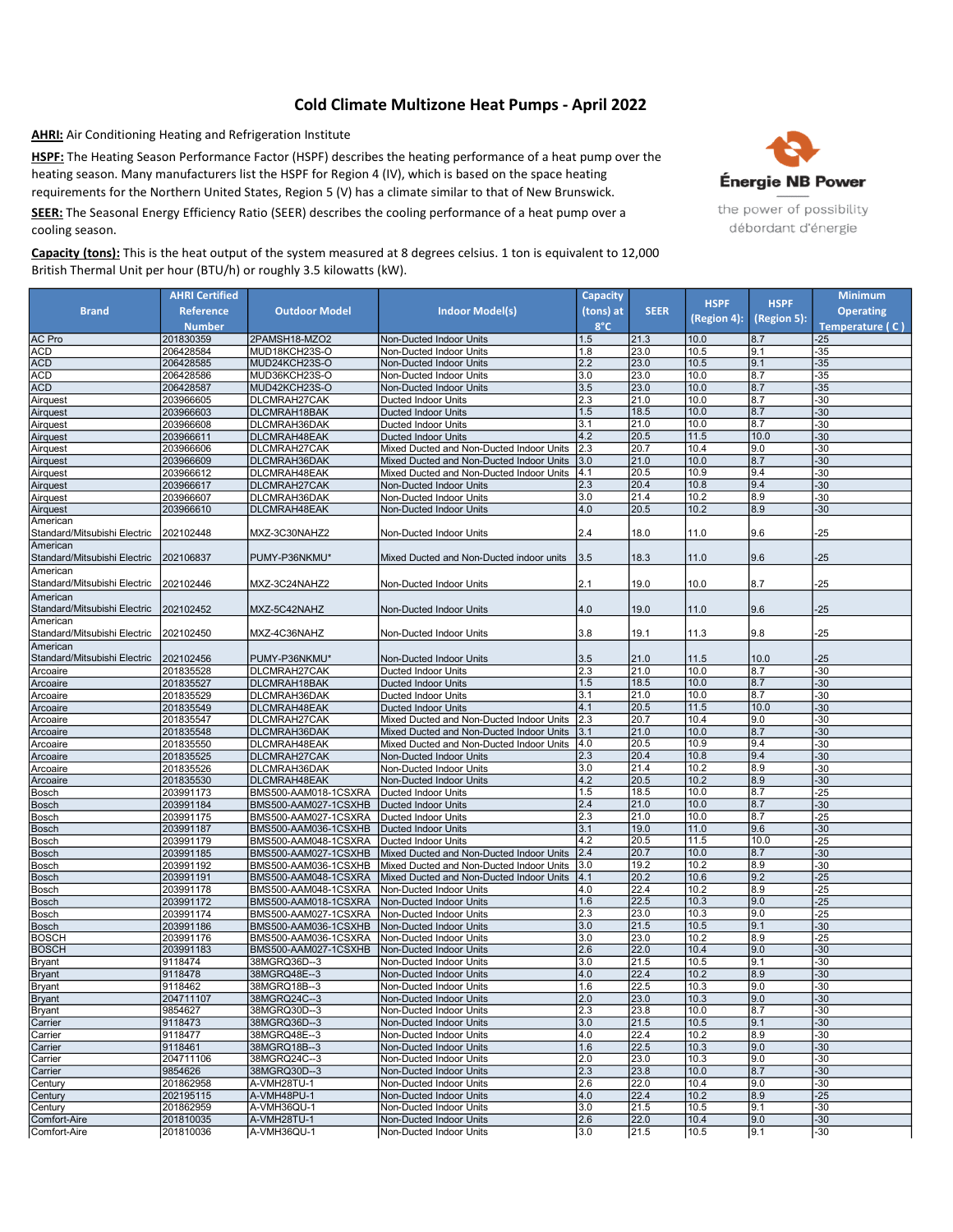| Comfort-Aire         | 202195114              | A-VMH48PU-1                  | Non-Ducted Indoor Units                                                                  | 4.0 | 22.4         | 10.2         | 8.9          | $-25$        |
|----------------------|------------------------|------------------------------|------------------------------------------------------------------------------------------|-----|--------------|--------------|--------------|--------------|
| COMFORT-AIRE         |                        | A-VMH18DV-1                  | Non-Ducted Indoor Units                                                                  | 1.7 | 22.0         | 10.2         | 8.9          | -30          |
|                      | 207657610              |                              |                                                                                          |     |              |              |              |              |
| <b>COMFORT-AIRE</b>  | 207657611              | A-VMH18DV-1                  | Mixed Ducted and Non-Ducted Indoor Units                                                 | 1.6 | 20.5         | 10.0         | 8.7          | $-30$        |
| <b>COMFORT-AIRE</b>  | 207657612              | A-VMH28TV-1                  | Non-Ducted Indoor Units                                                                  | 2.3 | 22.5         | 11.3         | 9.8          | -30          |
| <b>COMFORT-AIRE</b>  | 207657613              | A-VMH28TV-1                  | <b>Ducted Indoor Units</b>                                                               | 2.3 | 20.0         | 10.1         | 8.8          | $-30$        |
| <b>COMFORT-AIRE</b>  | 207657614              | A-VMH28TV-1                  | Mixed Ducted and Non-Ducted Indoor Units                                                 | 2.3 | 21.3         | 10.7         | 9.3          | -30          |
|                      |                        |                              | Non-Ducted Indoor Units                                                                  |     |              |              | 9.6          | $-30$        |
| COMFORT-AIRE         | 207657615              | A-VMH36QV-1                  |                                                                                          | 3.0 | 21.8         | 11.0         |              |              |
| <b>COMFORT-AIRE</b>  | 207657616              | A-VMH36QV-1                  | <b>Ducted Indoor Units</b>                                                               | 3.1 | 19.0         | 11.0         | 9.6          | -30          |
| <b>COMFORT-AIRE</b>  | 207657620              | A-VMH36QV-1                  | Mixed Ducted and Non-Ducted Indoor Units                                                 | 3.1 | 20.4         | 11.0         | 9.6          | $-30$        |
| <b>COMFORT-AIRE</b>  | 207657617              | A-VMH48PV-1                  | Non-Ducted Indoor Units                                                                  | 4.1 | 21.5         | 11.0         | 9.6          | -30          |
| <b>COMFORT-AIRE</b>  | 207657618              | A-VMH48PV-1                  | <b>Ducted Indoor Units</b>                                                               | 4.2 | 20.2         | 10.5         | 9.1          | $-30$        |
|                      |                        |                              |                                                                                          |     |              |              |              |              |
| COMFORT-AIRE         | 207657619              | A-VMH48PV-1                  | Mixed Ducted and Non-Ducted Indoor Units                                                 | 4.1 | 20.9         | 10.8         | 9.3          | -30          |
| Comfortmaker         | 201835577              | DLCMRAH27CAK                 | <b>Ducted Indoor Units</b>                                                               | 2.3 | 21.0         | 10.0         | 8.7          | 30           |
| Comfortmaker         | 201835576              | DLCMRAH18BAK                 | <b>Ducted Indoor Units</b>                                                               | 1.5 | 18.5         | 10.0         | 8.7          | -30          |
| Comfortmaker         | 201835578              | DLCMRAH36DAK                 | <b>Ducted Indoor Units</b>                                                               | 3.1 | 21.0         | 10.0         | 8.7          | 30           |
| Comfortmaker         | 201835579              | DLCMRAH48EAK                 | <b>Ducted Indoor Units</b>                                                               | 4.2 | 20.5         | 11.5         | 10.0         | -30          |
|                      |                        |                              |                                                                                          |     |              |              |              |              |
| Comfortmaker         | 201835597              | DLCMRAH27CAK                 | Mixed Ducted and Non-Ducted Indoor Units                                                 | 2.3 | 20.7         | 10.4         | 9.0          | $-30$        |
| Comfortmaker         | 201835598              | DLCMRAH36DAK                 | Mixed Ducted and Non-Ducted Indoor Units                                                 | 3.1 | 21.0         | 10.0         | 8.7          | -30          |
| Comfortmaker         | 201835599              | DLCMRAH48EAK                 | Mixed Ducted and Non-Ducted Indoor Units                                                 | 4.1 | 20.5         | 10.9         | 9.4          | $-30$        |
| Comfortmaker         | 201835573              | DLCMRAH27CAK                 | Non-Ducted Indoor Units                                                                  | 2.3 | 20.4         | 10.8         | 9.4          | -30          |
| Comfortmaker         |                        | DLCMRAH36DAK                 | Non-Ducted Indoor Units                                                                  | 3.0 | 21.4         | 10.2         | 8.9          | $-30$        |
|                      | 201835574              |                              |                                                                                          |     |              |              |              |              |
| Comfortmaker         | 201835575              | DLCMRAH48EAK                 | Non-Ducted Indoor Units                                                                  | 4.0 | 20.5         | 10.2         | 8.9          | $-30$        |
| ComfortStar          | 201763957              | CM2-18-2Z                    | <b>Ducted Indoor Units</b>                                                               | 1.5 | 18.5         | 10.0         | 8.7          | $-25$        |
| ComfortStar          | 201763962              | CM5-54-5Z                    | <b>Ducted Indoor Units</b>                                                               | 4.2 | 20.5         | 11.5         | 10.0         | $-25$        |
| ComfortStar          | 8989593                | CM2-18-2Z                    | Non-Ducted Indoor Units                                                                  | 1.5 | 21.3         | 10.0         | 8.7          | $-25$        |
|                      |                        |                              | Non-Ducted Indoor Units                                                                  | 1.6 | 22.5         | 10.3         | 9.0          | $-25$        |
| ComfortStar          | 201763956              | CM2-18-2Z                    |                                                                                          |     |              |              |              |              |
| ComfortStar          | 201763958              | CM3-27-3Z                    | Non-Ducted Indoor Units                                                                  | 2.3 | 23.0         | 10.3         | 9.0          | $-25$        |
| ComfortStar          | 202575872              | CM3-27-3ZX                   | Non-Ducted Indoor Units                                                                  | 2.6 | 22.0         | 10.4         | 9.0          | $-25$        |
| ComfortStar          | 8989599                | CM5-54-5Z                    | Non-Ducted Indoor Units                                                                  | 4.0 | 21.5         | 10.4         | 9.0          | $-25$        |
| ComfortStar          | 201763961              | CM5-54-5Z                    | Non-Ducted Indoor Units                                                                  | 4.0 | 22.4         | 10.2         | 8.9          | $-25$        |
|                      |                        |                              |                                                                                          |     |              |              |              |              |
| Convectair           | 207590846              | 8222-C18-O                   | Non-Ducted Indoor Units                                                                  | 1.7 | 22.0         | 10.2         | 8.9          | $-30$        |
| Convectair           | 207590849              | 8322-C27-O                   | Non-Ducted Indoor Units                                                                  | 2.3 | 22.5         | 11.3         | 9.8          | -30          |
| Convectair           | 207657622              | 8422-C36-O                   | Non-Ducted Indoor Units                                                                  | 3.0 | 21.8         | 11.0         | 9.6          | $-30$        |
| Convectair           | 207590852              | 8522-C48-O                   | Non-Ducted Indoor Units                                                                  | 4.1 | 21.5         | 11.0         | 9.6          | -30          |
| Daikin               | 202522140              |                              | Mixed Ducted and Non-Ducted Indoor Units                                                 | 3.0 | 19.3         | 10.2         | 8.8          | $-25$        |
|                      |                        | 4MXL36TVJU                   |                                                                                          |     |              |              |              |              |
| Daikin               | 201851577              | 3MXL24RMVJU                  | Non-Ducted Indoor Units                                                                  | 2.0 | 18.0         | 12.5         | 10.9         | $-25$        |
| Daikin               | 202521824              | 4MXL36TVJU                   | Non-Ducted Indoor Units                                                                  | 3.1 | 21.7         | 11.2         | 9.7          | $-25$        |
| <b>DAIKIN</b>        | 205663358              | 3MXL24RMVJU*                 | Non-Ducted Indoor Units                                                                  | 2.0 | 18.0         | 12.5         | 10.9         | $-25$        |
| Day & Night          | 201835625              | DLCMRAH27CAK                 | <b>Ducted Indoor Units</b>                                                               | 2.3 | 21.0         | 10.0         | 8.7          | 30           |
|                      |                        |                              |                                                                                          |     |              |              |              |              |
| Day & Night          | 201835624              | DLCMRAH18BAK                 | <b>Ducted Indoor Units</b>                                                               | 1.5 | 18.5         | 10.0         | 8.7          | -30          |
| Day & Night          | 201835626              | DLCMRAH36DAK                 | <b>Ducted Indoor Units</b>                                                               | 3.1 | 21.0         | 10.0         | 8.7          | $-30$        |
| Day & Night          | 201835627              | DLCMRAH48EAK                 | Ducted Indoor Units                                                                      | 4.1 | 20.5         | 11.5         | 10.0         | -30          |
| Day & Night          | 201835645              | DLCMRAH27CAK                 | Mixed Ducted and Non-Ducted Indoor Units                                                 | 2.3 | 20.7         | 10.4         | 9.0          | 30           |
| Day & Night          | 201835646              | DLCMRAH36DAK                 | Mixed Ducted and Non-Ducted Indoor Units                                                 | 3.1 | 21.0         | 10.0         | 8.7          | -30          |
|                      |                        |                              |                                                                                          |     |              |              |              |              |
| Day & Night          | 201835647              | DLCMRAH48EAK                 | Mixed Ducted and Non-Ducted Indoor Units                                                 | 4.1 | 20.5         | 10.9         | 9.4          | 30           |
| Day & Night          | 201835621              | DLCMRAH27CAK                 | Non-Ducted Indoor Units                                                                  | 2.3 | 20.4         | 10.8         | 9.4          | -30          |
| Day & Night          | 201835622              | DLCMRAH36DAK                 | Non-Ducted Indoor Units                                                                  | 3.0 | 21.4         | 10.2         | 8.9          | $-30$        |
| Day & Night          | 201835623              | DLCMRAH48EAK                 | Non-Ducted Indoor Units                                                                  | 4.0 | 20.5         | 10.2         | 8.9          | -30          |
|                      |                        |                              |                                                                                          |     |              |              |              |              |
| <b>DIRECT AIR</b>    | 8994012                | M3OF-27HFN1-M                | Non-Ducted Indoor Units                                                                  | 2.3 | 23.0         | 10.3         | 9.0          | $-25$        |
| <b>DIRECT AIR</b>    | 203269784              | M4OH-36HFN1-M                | Non-Ducted Indoor Units                                                                  | 3.0 | 21.5         | 10.5         | 9.1          | -30          |
| <b>DIRECT AIR</b>    | 203269787              | M4OH-36HFN1-M                | <b>Ducted Indoor Units</b>                                                               | 3.1 | 19.0         | 11.0         | 9.6          | $-30$        |
| <b>DIRECT AIR</b>    | 203269783              | M3OH-27HFN1-M                | Non-Ducted Indoor Units                                                                  | 2.6 | 22.0         | 10.4         | 9.0          | -30          |
| <b>DIRECT AIR</b>    | 205920169              | M5OG-48HFN1-M-[X]            | Non-Ducted Indoor Units                                                                  | 4.1 | 21.5         | 10.3         | 9.0          | 30           |
|                      |                        |                              |                                                                                          |     |              |              |              |              |
| <b>DIRECT AIR</b>    | 8994011                | M2OF-18HFN1-M                | Non-Ducted Indoor Units                                                                  | 1.6 | 22.5         | 10.3         | 9.0          | $-25$        |
| <b>DIRECT AIR</b>    | 8994014                | M5OF-48HFN1-M                | Non-Ducted Indoor Units                                                                  | 4.0 | 22.4         | 10.2         | 8.9          | $-25$        |
| <b>DIRECT AIR</b>    | 205920170              | M5OG-48HFN1-M-[X]            | <b>Ducted Indoor Units</b>                                                               | 4.2 | 20.2         | 10.5         | 9.1          | -30          |
| <b>ELIOS</b>         | 202635796              | DE27HOM23230X2               | <b>Ducted Indoor Units</b>                                                               | 2.3 | 21.0         | 10.0         | 8.7          | $-25$        |
| <b>ELIOS</b>         |                        | DE27HOM23230X2               |                                                                                          |     |              |              |              |              |
|                      | 203238506              |                              | Non-Ducted Indoor Units                                                                  | 2.3 | 23.0         | 10.3         | 19.0         | -25          |
| <b>ELIOS</b>         | 202635797              | DE36HOM23230X2               | <b>Ducted Indoor Units</b>                                                               | 3.1 | 21.0         | 10.0         | 8.7          | $-25$        |
| <b>ELIOS</b>         | 203238787              | DE36HOM23230X2               | Non-Ducted Indoor Units                                                                  | 3.0 | 22.5         | 10.2         | 8.9          | -25          |
| <b>ELIOS</b>         | 202635795              | DE18HOM23230X2               | Ducted Indoor Units                                                                      | 1.5 | 18.5         | 10.0         | 8.7          | -25          |
| <b>ELIOS</b>         | 203238504              | DE18HOM23230X2               | Non-Ducted Indoor Units                                                                  | 1.6 | 22.5         | 10.3         | 9.0          | -25          |
| <b>ELIOS</b>         | 203238508              | DE48HOM23230X2               | Non-Ducted Indoor Units                                                                  | 4.0 | 22.4         | 10.2         | 8.9          | $-25$        |
| <b>ELIOS</b>         | 204005786              | DE36HOM25230X3               | Non-Ducted Indoor Units                                                                  | 3.0 | 21.5         | 10.5         | 9.1          | -30          |
|                      |                        |                              |                                                                                          |     |              |              |              |              |
| <b>ELIOS</b>         | 204005791              | DE36HOM25230X3               | Ducted Indoor Units                                                                      | 3.1 | 19.0         | 11.0         | 9.6          | $-30$        |
| <b>ELIOS</b>         | 204005788              | DE27HOM25230X3               | Non-Ducted Indoor Units                                                                  | 2.6 | 22.0         | 10.4         | 9.0          | -30          |
| <b>ELIOS</b>         | 204005790              | DE27HOM25230X3               | <b>Ducted Indoor Units</b>                                                               | 2.4 | 21.0         | 10.0         | 8.7          | $-30$        |
| <b>EMI</b>           | 203514062              | DHMZ327DA                    | Non-Ducted Indoor Units                                                                  | 2.6 | 22.0         | 10.4         | 9.0          | $-30$        |
| <b>EMI</b>           | 203514060              | DHMZ436DA                    | Non-Ducted Indoor Units                                                                  | 3.0 | 21.5         | 10.5         | 9.1          | $-30$        |
| Fujitsu              |                        |                              |                                                                                          | 2.1 | 20.0         | 10.3         | 9.0          |              |
|                      | 8033586                | AOU24RLXFZH                  | Non-Ducted Indoor Units                                                                  |     |              |              |              | -26          |
| Fujitsu              | 8908615                | AOU36RLXFZH                  | Non-Ducted Indoor Units                                                                  | 3.0 | 20.0         | 10.3         | 9.0          | $-26$        |
| Fujitsu              | 8033584                | AOU18RLXFZH                  | Non-Ducted Indoor Units                                                                  | 1.8 | 21.5         | 10.3         | 9.0          | $-26$        |
| <b>GE Appliances</b> | 203862746              | ASH324NCDWA                  | Non-Ducted Indoor Units                                                                  | 2.0 | 18.5         | 10.5         | 9.1          | $-26$        |
| <b>GE Appliances</b> | 204878533              | ASH436NCDW**                 | Non-Ducted Indoor Units                                                                  | 3.0 | 20.0         | 10.5         | 9.1          | -26          |
| GREE                 | 9084224                | GWHD(18)ND3GO                | Non-Ducted Indoor Units                                                                  | 1.6 | 22.0         | 11.0         | 9.6          | $-25$        |
|                      |                        |                              |                                                                                          |     |              |              |              |              |
| GREE                 | 9084225                | GWHD(24)ND3GO                | Non-Ducted Indoor Units                                                                  | 2.2 | 21.0         | 11.0         | 9.6          | -25          |
| <b>GREE</b>          | 9084226                | GWHD(30)ND3GO                | Non-Ducted Indoor Units                                                                  | 2.5 | 21.0         | 11.5         | 10.0         | -25          |
| GREE                 | 9084227                | GWHD(36)ND3GO                | Non-Ducted Indoor Units                                                                  | 3.5 | 21.0         | 11.5         | 10.0         | $-25$        |
| Haier                | 202449650              | 3U24EH2VHA                   | Non-Ducted Indoor Units                                                                  | 2.0 | 18.5         | 10.5         | 9.1          | $-26$        |
| Haier                | 204878399              | 4U36EH2VH**                  | Non-Ducted Indoor Units                                                                  | 3.0 | 20.0         | 10.5         | 9.1          | -26          |
|                      |                        |                              |                                                                                          |     |              |              |              |              |
| <b>HAIER</b>         | 202449650              | 3U24EH2VHA                   | Non-Ducted Indoor Units                                                                  | 2.0 | 18.5         | 10.5         | 9.1          | -26          |
| Heil                 | 201835698              | DLCMRAH27CAK                 | Ducted Indoor Units                                                                      | 2.3 | 21.0         | 10.0         | 8.7          | $-30$        |
| Heil                 | 201835696              | DLCMRAH18BAK                 | <b>Ducted Indoor Units</b>                                                               | 1.5 | 18.5         | 10.0         | 8.7          | $-30$        |
| Heil                 |                        | DLCMRAH36DAK                 | Ducted Indoor Units                                                                      | 3.1 | 21.0         | 10.0         | 8.7          | -30          |
|                      |                        |                              |                                                                                          |     |              |              |              |              |
|                      | 201835700              |                              |                                                                                          |     |              |              |              |              |
| Heil                 | 201835702              | DLCMRAH48EAK                 | <b>Ducted Indoor Units</b>                                                               | 4.2 | 20.5         | 11.5         | 10.0         | $-30$        |
| Heil<br>Heil         | 201835738<br>201835739 | DLCMRAH27CAK<br>DLCMRAH36DAK | Mixed Ducted and Non-Ducted Indoor Units<br>Mixed Ducted and Non-Ducted Indoor Units 3.1 | 2.3 | 20.7<br>21.0 | 10.4<br>10.0 | 9.0 <br> 8.7 | -30<br>$-30$ |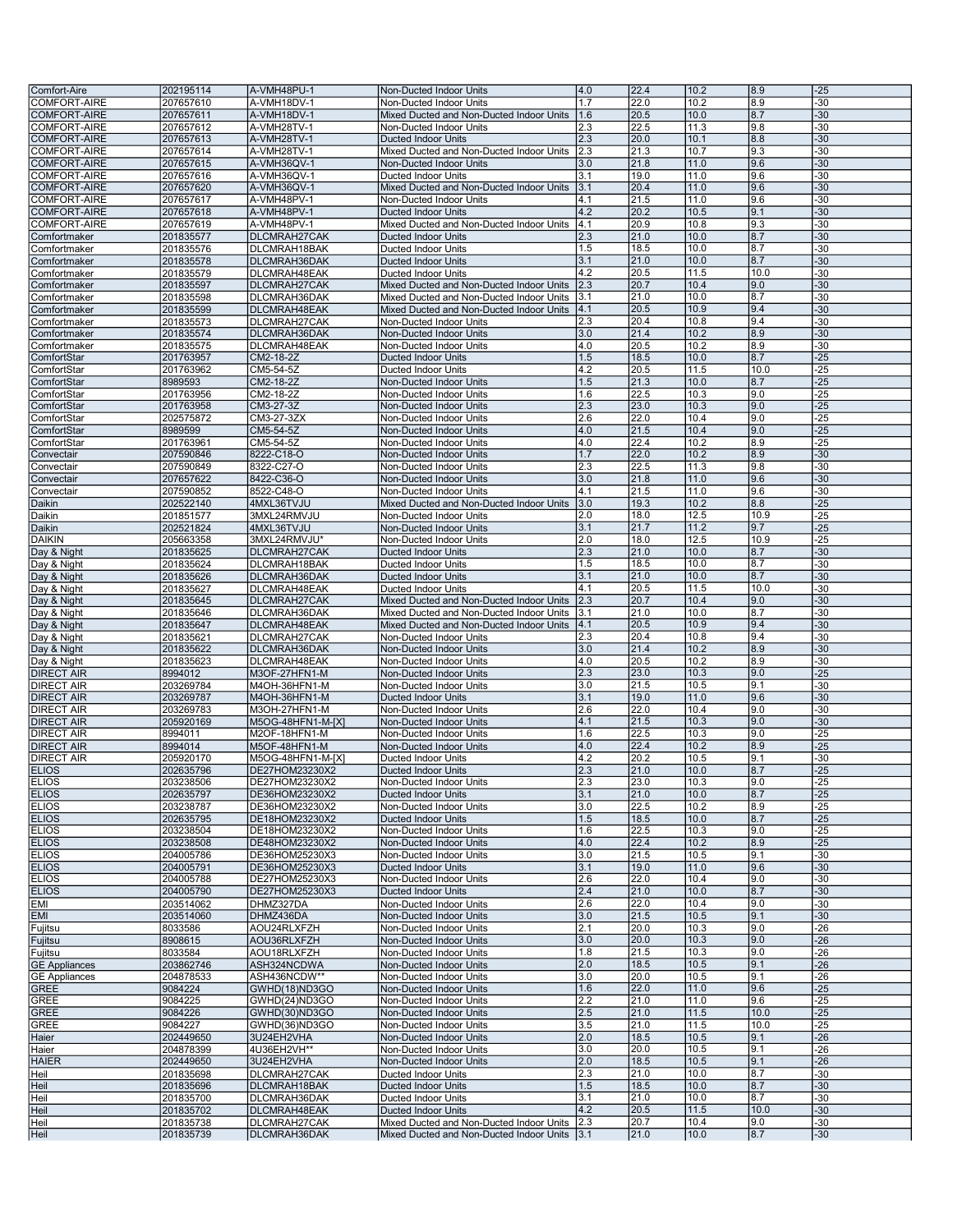| Heil         | 201835742 | DLCMRAH48EAK  | Mixed Ducted and Non-Ducted Indoor Units  4.1  |     | 20.5 | 10.9 | 9.4  | $-30$ |
|--------------|-----------|---------------|------------------------------------------------|-----|------|------|------|-------|
|              |           |               |                                                |     |      |      |      |       |
| Heil         | 201835690 | DLCMRAH27CAK  | Non-Ducted Indoor Units                        | 2.3 | 20.4 | 10.8 | 9.4  | $-30$ |
| Heil         | 201835692 | DLCMRAH36DAK  | Non-Ducted Indoor Units                        | 3.0 | 21.4 | 10.2 | 8.9  | $-30$ |
| Heil         | 201835694 | DLCMRAH48EAK  | Non-Ducted Indoor Units                        | 4.0 | 20.5 | 10.2 | 8.9  | $-30$ |
| <b>KARDA</b> | 202608469 | 2PAMSH18-MZO2 | Non-Ducted Indoor Units                        | 1.6 | 22.5 | 10.3 | 9.0  | $-25$ |
| <b>KARDA</b> | 202882199 | 2PAMSH18-MZO2 | <b>Ducted Indoor Units</b>                     | 1.5 | 18.5 | 10.0 | 8.7  | $-25$ |
|              |           |               |                                                |     |      |      |      |       |
| <b>KARDA</b> | 202608467 | 2PAMSH27-MZO3 | Non-Ducted Indoor Units                        | 2.3 | 23.0 | 10.3 | 9.0  | -25   |
| <b>KARDA</b> | 202882197 | 2PAMSH27-MZO3 | <b>Ducted Indoor Units</b>                     | 2.3 | 21.0 | 10.0 | 8.7  | $-25$ |
| <b>KARDA</b> | 202882198 | 2PAMSH27-MZO3 | Mixed Ducted and Non-Ducted Indoor Units       | 2.3 | 20.7 | 10.4 | 9.0  | $-25$ |
| <b>KARDA</b> | 202635367 | 2PAMSH36-MZO4 | 1PAMSHH09-SZW-25, 1PAMSHH09-SZW-               |     |      |      |      | $-25$ |
|              |           |               | 25, 1PAMSHH09-SZW-25, 1PAMSHH09-               | 3.0 | 23.0 | 10.2 | 8.9  |       |
| <b>KARDA</b> | 202882201 | 2PAMSH36-MZO4 | Ducted Indoor Units                            | 3.1 | 21.0 | 10.0 | 8.7  | -25   |
|              |           |               |                                                |     |      |      |      |       |
| KARDA        | 202882202 | 2PAMSH36-MZO4 | Mixed Ducted and Non-Ducted Indoor Units       | 3.0 | 21.2 | 10.1 | 8.8  | $-25$ |
| <b>KARDA</b> | 202608468 | 2PAMSH48-MZO5 | Non-Ducted Indoor Units                        | 4.0 | 22.4 | 10.2 | 8.9  | $-25$ |
| <b>KARDA</b> | 202882195 | 2PAMSH48-MZO5 | <b>Ducted Indoor Units</b>                     | 4.2 | 20.5 | 11.5 | 10.0 | $-25$ |
| KARDA        | 202882196 | 2PAMSH48-MZO5 | Mixed Ducted and Non-Ducted Indoor Units       | 4.1 | 20.5 | 10.9 | 9.4  | $-25$ |
| <b>KARDA</b> | 205724750 | 2KARDA27MZ3   | Non-Ducted Indoor Units                        | 2.3 | 23.0 | 10.3 | 9.0  | -25   |
| KARDA        | 205823033 | 2KARDA18MZ2   | Non-Ducted Indoor Units                        | 1.6 | 22.5 | 10.3 | 9.0  | $-25$ |
|              |           |               |                                                |     |      |      |      |       |
| Keeprite     | 201835699 | DLCMRAH27CAK  | <b>Ducted Indoor Units</b>                     | 2.3 | 21.0 | 10.0 | 8.7  | $-30$ |
| Keeprite     | 201835697 | DLCMRAH18BAK  | Ducted Indoor Units                            | 1.5 | 18.5 | 10.0 | 8.7  | $-30$ |
| Keeprite     | 201835701 | DLCMRAH36DAK  | <b>Ducted Indoor Units</b>                     | 3.1 | 21.0 | 10.0 | 8.7  | $-30$ |
| Keeprite     | 201835703 | DLCMRAH48EAK  | Ducted Indoor Units                            | 4.2 | 20.5 | 11.5 | 10.0 | $-30$ |
| Keeprite     | 201835740 | DLCMRAH27CAK  | Mixed Ducted and Non-Ducted Indoor Units       | 2.3 | 20.7 | 10.4 | 9.0  | $-30$ |
|              | 201835741 | DLCMRAH36DAK  | Mixed Ducted and Non-Ducted Indoor Units       | 3.1 | 21.0 | 10.0 | 8.7  | $-30$ |
| Keeprite     |           |               |                                                |     |      |      |      |       |
| Keeprite     | 201835743 | DLCMRAH48EAK  | Mixed Ducted and Non-Ducted Indoor Units       | 4.1 | 20.5 | 10.9 | 9.4  | $-30$ |
| Keeprite     | 201835691 | DLCMRAH27CAK  | Non-Ducted Indoor Units                        | 2.3 | 20.4 | 10.8 | 9.4  | $-30$ |
| Keeprite     | 201835693 | DLCMRAH36DAK  | Non-Ducted Indoor Units                        | 3.0 | 21.4 | 10.2 | 8.9  | -30   |
| Keeprite     | 201835695 | DLCMRAH48EAK  | Non-Ducted Indoor Units                        | 4.0 | 20.5 | 10.2 | 8.9  | $-30$ |
| Kenmore      | 201835794 | DLCMRAH27CAK  | <b>Ducted Indoor Units</b>                     | 2.3 | 21.0 | 10.0 | 8.7  | $-30$ |
|              |           |               | <b>Ducted Indoor Units</b>                     |     | 18.5 |      | 8.7  | $-30$ |
| Kenmore      | 201835793 | DLCMRAH18BAK  |                                                | 1.5 |      | 10.0 |      |       |
| Kenmore      | 201835797 | DLCMRAH36DAK  | <b>Ducted Indoor Units</b>                     | 3.1 | 21.0 | 10.0 | 8.7  | $-30$ |
| Kenmore      | 201835799 | DLCMRAH48EAK  | Ducted Indoor Units                            | 4.2 | 20.5 | 11.5 | 10.0 | -30   |
| Kenmore      | 201835835 | DLCMRAH27CAK  | Mixed Ducted and Non-Ducted Indoor Units       | 2.3 | 20.7 | 10.4 | 9.0  | $-30$ |
| Kenmore      | 201835837 | DLCMRAH36DAK  | Mixed Ducted and Non-Ducted Indoor Units       | 3.1 | 21.0 | 10.0 | 8.7  | $-30$ |
| Kenmore      | 201835839 | DLCMRAH48EAK  | Mixed Ducted and Non-Ducted Indoor Units       | 4.1 | 20.5 | 10.9 | 9.4  | $-30$ |
|              |           |               |                                                |     |      |      |      |       |
| Kenmore      | 201835787 | DLCMRAH27CAK  | Non-Ducted Indoor Units                        | 2.3 | 20.4 | 10.8 | 9.4  | $-30$ |
| Kenmore      | 201835788 | DLCMRAH36DAK  | Non-Ducted Indoor Units                        | 3.0 | 21.4 | 10.2 | 8.9  | $-30$ |
| Kenmore      | 201835790 | DLCMRAH48EAK  | Non-Ducted Indoor Units                        | 4.0 | 20.5 | 10.2 | 8.9  | $-30$ |
| <b>KERR</b>  | 201866480 | A-KMH28TU-1   | Non-Ducted Indoor Units                        | 2.6 | 22.0 | 10.4 | 9.0  | $-30$ |
| KERR         | 202195109 | A-KMH48PU-1   | Mixed Ducted and Non-Ducted Indoor Units       | 4.1 | 20.2 | 10.6 | 9.2  | $-25$ |
| <b>KERR</b>  | 201866484 | A-KMH36QU-1   | <b>Ducted Indoor Units</b>                     | 3.1 | 19.0 | 11.0 | 9.6  | $-30$ |
|              |           |               |                                                |     |      |      |      |       |
| <b>KERR</b>  | 201866483 | A-KMH28TU-1   | Ducted Indoor Units                            | 2.4 | 21.0 | 10.0 | 8.7  | -30   |
| KERR         | 207657599 | A-KMH18DV-1   | Non-Ducted Indoor Units                        | 1.7 | 22.0 | 10.2 | 8.9  | $-30$ |
| KERR         | 207657600 | A-KMH18DV-1   | Mixed Ducted and Non-Ducted Indoor Units       | 1.6 | 20.5 | 10.0 | 8.7  | $-30$ |
| <b>KERR</b>  | 207657601 | A-KMH28TV-1   | Non-Ducted Indoor Units                        | 2.3 | 22.5 | 11.3 | 9.8  | $-30$ |
| KERR         | 207657602 | A-KMH28TV-1   | Ducted Indoor Units                            | 2.3 | 20.0 | 10.1 | 8.8  | $-30$ |
| <b>KERR</b>  | 207657603 | A-KMH28TV-1   | Mixed Ducted and Non-Ducted Indoor Units       | 2.3 | 21.3 | 10.7 | 9.3  | -30   |
|              |           | A-KMH36QV-1   | Non-Ducted Indoor Units                        | 3.0 | 21.8 |      | 9.6  | $-30$ |
| KERR         | 207657604 |               |                                                |     |      | 11.0 |      |       |
| <b>KERR</b>  | 207657605 | A-KMH36QV-1   | <b>Ducted Indoor Units</b>                     | 3.1 | 19.0 | 11.0 | 9.6  | $-30$ |
| KERR         | 207657621 | A-KMH36QV-1   | Mixed Ducted and Non-Ducted Indoor Units       | 3.1 | 20.4 | 11.0 | 9.6  | $-30$ |
| <b>KERR</b>  | 207657606 | A-KMH48PV-1   | Non-Ducted Indoor Units                        | 4.1 | 21.5 | 11.0 | 9.6  | $-30$ |
| <b>KERR</b>  | 207657607 | A-KMH48PV-1   | Ducted Indoor Units                            | 4.2 | 20.2 | 10.5 | 9.1  | -30   |
| KERR         | 207657608 | A-KMH48PV-1   | Mixed Ducted and Non-Ducted Indoor Units       | 4.1 | 20.9 | 10.8 | 9.3  | $-30$ |
| KERR         | 207691814 | A-KCD24SA-1   |                                                | 2.0 | 20.0 | 12.0 | 10.4 | $-30$ |
|              |           |               | Ducted Indoor Units                            |     |      |      |      |       |
| <b>KERR</b>  | 207691815 | A-KCD30SA-1   | <b>Ducted Indoor Units</b>                     | 2.8 | 18.0 | 10.5 | 9.1  | $-30$ |
| KERR         | 207691816 | A-KCD36SA-1   | Ducted Indoor Units                            | 3.5 | 18.0 | 10.5 | 9.1  | $-30$ |
| Lennox       | 204330675 | MPB018S4M-1P  | <b>Ducted Indoor Units</b>                     | 1.5 | 18.5 | 10.0 | 8.7  | $-25$ |
| Lennox       | 204330671 | MLA030S4M-1P  | Ducted Indoor Units                            | 2.4 | 21.0 | 10.0 | 8.7  | -30   |
| Lennox       | 204330670 | MPB030S4M-1P  | <b>Ducted Indoor Units</b>                     | 2.3 | 21.0 | 10.0 | 8.7  | $-25$ |
|              |           |               |                                                | 3.1 | 21.0 | 10.0 | 8.7  | $-25$ |
| Lennox       | 204330672 | MPB036S4M-1P  | Ducted Indoor Units                            |     |      |      |      |       |
| Lennox       | 204330673 | MLA036S4M-1P  | <b>Ducted Indoor Units</b>                     | 3.1 | 19.0 | 11.0 | 9.6  | $-30$ |
| Lennox       | 204330669 | MPB048S4M-1P  | Ducted Indoor Units                            | 4.2 | 20.5 | 11.5 | 10.0 | $-25$ |
| Lennox       | 202119244 | MPB036S4M-1P  | Mixed Ducted and Non-Ducted Indoor Units       | 3.0 | 20.5 | 10.0 | 8.7  | $-25$ |
| ennox        | 202119247 | MLA030S4M-1P  | Mixed Ducted and Non-Ducted Indoor Units       | 2.4 | 20.7 | 10.0 | 8.7  | $-30$ |
| Lennox       | 202119248 | MLA036S4M-1P  | Mixed Ducted and Non-Ducted Indoor Units       | 3.0 | 19.2 | 10.2 | 8.9  | $-30$ |
| Lennox       | 202119245 | MPB048S4M-1P  | Mixed Ducted and Non-Ducted Indoor Units   4.1 |     | 20.2 | 10.6 | 9.2  | $-25$ |
| Lennox       | 201771989 | MLA036S4M-1P  | Non-Ducted Indoor Units                        | 3.0 | 21.5 | 10.5 | 9.1  | -30   |
|              |           |               | Non-Ducted Indoor Units                        | 2.3 | 22.0 |      |      | $-30$ |
| Lennox       | 201771988 | MLA030S4M-1P  |                                                |     |      | 10.4 | 9.0  |       |
| Lennox       | 201771986 | MPB048S4M-1P  | Non-Ducted Indoor Units                        | 4.0 | 22.4 | 10.2 | 8.9  | $-25$ |
| Lennox       | 10062010  | MPB018S4M-1P  | Non-Ducted Indoor Units                        | 1.6 | 22.5 | 10.3 | 9.0  | $-25$ |
| Lennox       | 201771983 | MPB018S4M-1P  | Non-Ducted Indoor Units                        | 1.6 | 22.5 | 10.3 | 9.0  | $-25$ |
| Lennox       | 10062012  | MPB030S4M-1P  | Non-Ducted Indoor Units                        | 2.3 | 23.0 | 10.3 | 9.0  | -25   |
| Lennox       | 201771984 | MPB030S4M-1P  | Non-Ducted Indoor Units                        | 2.3 | 23.0 | 10.3 | 9.0  | $-25$ |
|              |           |               |                                                |     |      |      |      |       |
| Lennox       | 10062014  | MPB036S4M-1P  | Non-Ducted Indoor Units                        | 3.0 | 22.5 | 10.2 | 8.9  | $-25$ |
| Lennox       | 203343586 | MPB018S4M-2P  | Non-Ducted Indoor Units                        | 1.6 | 22.5 | 10.3 | 9.0  | $-25$ |
| Lennox       | 203343590 | MPB018S4M-2P  | Ducted Indoor Units                            | 1.5 | 18.5 | 10.0 | 8.7  | $-25$ |
| LENNOX       | 203343587 | MPB030S4M-2P  | Non-Ducted Indoor Units                        | 2.3 | 23.0 | 10.3 | 9.0  | -25   |
| LG           | 10070561  | ARUB060GSS4   | Non-Ducted Indoor Units                        | 5.3 | 18.9 | 10.9 | 9.5  | $-25$ |
| LG           | 205967237 | ARUM036GSS5   | Non-Ducted Indoor Units                        | 3.5 | 23.0 | 12.0 | 10.4 | $-25$ |
| LG           | 205967238 | ARUM036GSS5   | Ducted Indoor Units                            | 3.5 | 18.3 | 11.4 | 9.9  | $-25$ |
|              |           |               |                                                |     |      |      |      |       |
| LG           | 205967240 | ARUM036GSS5   | Mixed Ducted and Non-Ducted Indoor Units       | 3.5 | 20.7 | 11.7 | 10.2 | $-25$ |
| LG           | 205967235 | ARUM048GSS5   | Non-Ducted Indoor Units                        | 4.5 | 23.3 | 12.0 | 10.4 | -25   |
| LG           | 205967239 | ARUM048GSS5   | Mixed Ducted and Non-Ducted Indoor Units       | 4.5 | 20.4 | 11.5 | 10.0 | $-25$ |
| LG           | 10514710  | ARUN060GSS4   | Non-Ducted Indoor Units                        | 5.3 | 18.9 | 10.9 | 9.5  | $-25$ |
| LG           | 10445372  | LMU180HHV     | Non-Ducted Indoor Units                        | 1.8 | 21.0 | 10.0 | 8.7  | $-25$ |
| LG           | 10445374  | LMU240HHV     | Non-Ducted Indoor Units                        | 2.2 | 21.0 | 10.7 | 9.3  | $-25$ |
| LG           |           |               |                                                | 2.4 | 20.0 | 11.0 |      |       |
|              | 10445376  | LMU300HHV     | Non-Ducted Indoor Units                        |     |      |      | 9.6  | $-25$ |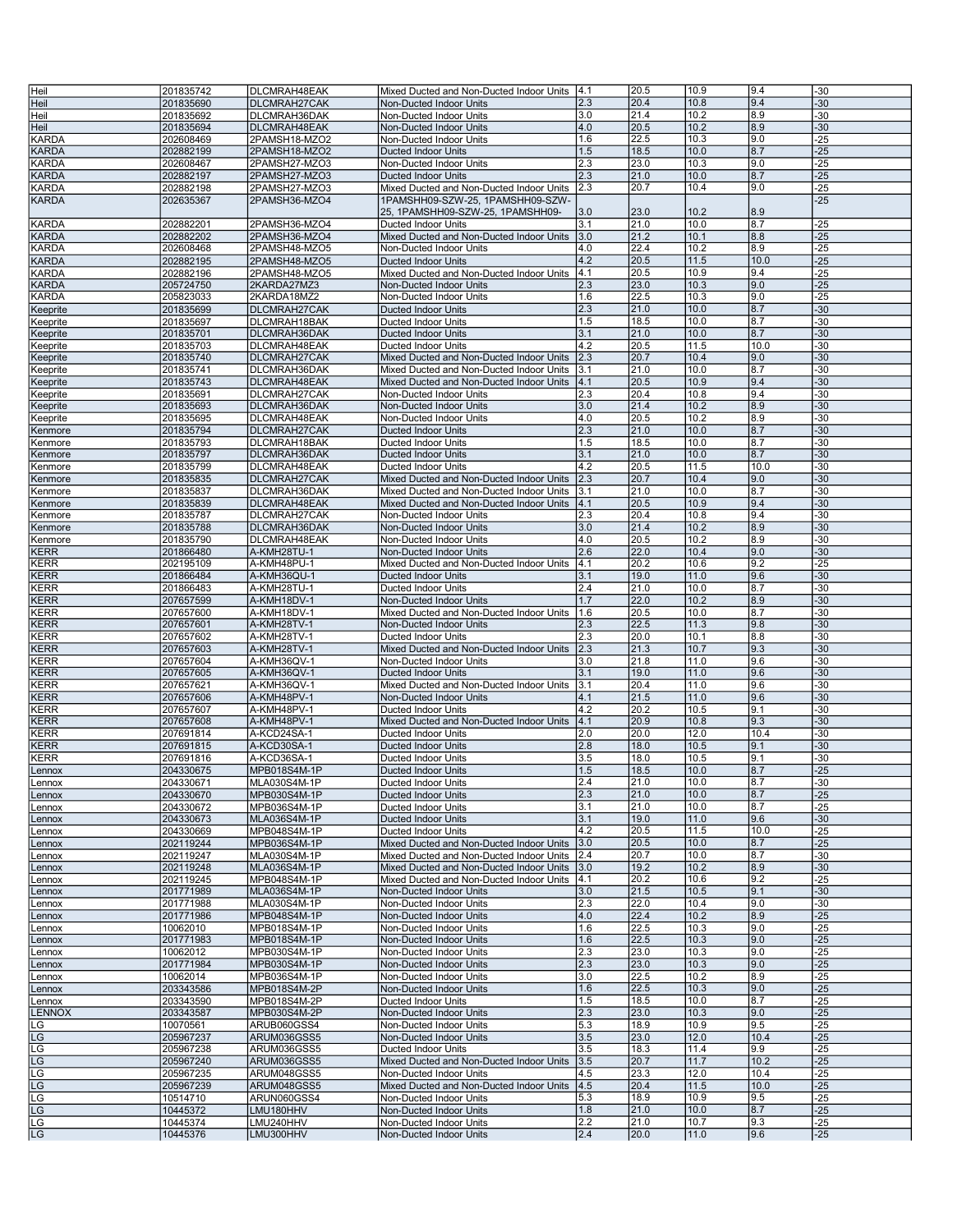| LG                  | 10525928  | LMU300HHV          | Mixed Ducted and Non-Ducted Indoor Units | 2.3 | 18.8 | 10.3 | 8.9  | $-25$ |
|---------------------|-----------|--------------------|------------------------------------------|-----|------|------|------|-------|
| LG                  | 10445111  | LMU360HHV          | Mixed Ducted and Non-Ducted Indoor Units | 3.4 | 19.3 | 11.0 | 9.6  | -25   |
| -G                  |           |                    |                                          | 3.4 | 21.0 | 11.5 | 10.0 | $-25$ |
|                     | 10443472  | LMU360HHV          | Non-Ducted Indoor Units                  |     |      |      |      |       |
| LG                  | 10443474  | LMU420HHV          | <b>Ducted Indoor Units</b>               | 3.8 | 19.0 | 10.5 | 9.1  | $-25$ |
| LG                  | 10444103  | LMU420HHV          | Mixed Ducted and Non-Ducted Indoor Units | 3.8 | 19.8 | 10.8 | 9.3  | $-25$ |
| LG                  | 10443471  | LMU420HHV          | Non-Ducted Indoor Units                  | 3.8 | 20.5 | 11.0 | 9.6  | $-25$ |
| Midea               | 201771977 | DLCMRAH27CAK       | Ducted Indoor Units                      | 2.3 | 21.0 | 10.0 | 8.7  | -30   |
| Midea               | 201771976 | DLCMRAH18BAK       | <b>Ducted Indoor Units</b>               | 1.5 | 18.5 | 10.0 | 8.7  | $-30$ |
| Midea               | 201771978 | DLCMRAH36DAK       | Ducted Indoor Units                      | 3.1 | 21.0 | 10.0 | 8.7  | $-30$ |
| Midea               | 201771979 | DLCMRAH48EAK       | <b>Ducted Indoor Units</b>               | 4.2 | 20.5 | 11.5 | 10.0 | $-30$ |
| Midea               | 201825406 | DLCMRAH27CAK       | Mixed Ducted and Non-Ducted Indoor Units | 2.3 | 20.7 | 10.4 | 9.0  | $-30$ |
| Midea               | 201825407 | DLCMRAH36DAK       | Mixed Ducted and Non-Ducted Indoor Units | 3.1 | 21.0 | 10.0 | 8.7  | $-30$ |
|                     |           |                    |                                          | 4.1 | 20.5 | 10.9 | 9.4  | $-30$ |
| Midea               | 201825408 | DLCMRAH48EAK       | Mixed Ducted and Non-Ducted Indoor Units |     |      |      |      |       |
| Midea               | 201771973 | DLCMRAH27CAK       | Non-Ducted Indoor Units                  | 2.3 | 20.4 | 10.8 | 9.4  | $-30$ |
| Midea               | 201771974 | DLCMRAH36DAK       | Non-Ducted Indoor Units                  | 3.0 | 21.4 | 10.2 | 8.9  | $-30$ |
| Midea               | 201771975 | DLCMRAH48EAK       | Non-Ducted Indoor Units                  | 4.0 | 20.5 | 10.2 | 8.9  | $-30$ |
| Mitsubishi Electric | 201754904 | MXZ-3C24NAHZ2      | Non-Ducted Indoor Units                  | 2.1 | 19.0 | 10.0 | 8.7  | $-25$ |
| Mitsubishi Electric | 201754908 | MXZ-3C30NAHZ2      | Non-Ducted Indoor Units                  | 2.4 | 18.0 | 11.0 | 9.6  | $-25$ |
| Mitsubishi Electric | 201754911 | MXZ-4C36NAHZ       | Non-Ducted Indoor Units                  | 3.8 | 19.1 | 11.3 | 9.8  | $-25$ |
| Mitsubishi Electric | 201754926 | MXZ-5C42NAHZ       | Non-Ducted Indoor Units                  | 4.0 | 19.0 | 11.0 | 9.6  | $-25$ |
| Mitsubishi Electric | 202423532 | PUMY-P36NKMU'      | Ducted Indoor Units                      | 3.5 | 18.3 | 11.2 | 9.7  | $-25$ |
| Mitsubishi Electric | 202426337 | PUMY-P36NKMU'      | Mixed Ducted and Non-Ducted Indoor Units | 3.5 | 20.3 | 11.6 | 10.1 | $-25$ |
| Mitsubishi Electric | 202412084 | PUMY-P36NKMU*      | Non-Ducted Indoor Units                  | 3.5 | 22.3 | 12.0 | 10.4 | $-25$ |
| Mitsubishi Electric | 204834292 | MXZ-4C36NAHZ2      | Non-Ducted Indoor Units                  | 3.8 | 20.0 | 11.3 | 9.8  | $-25$ |
|                     |           | PUMY-P48NKMU3      |                                          | 4.5 | 22.6 | 12.0 | 10.4 | $-25$ |
| Mitsubishi Electric | 204834274 |                    | Non-Ducted Indoor Units                  |     |      |      |      |       |
| Mitsubishi Electric | 204926540 | PUMY-P48NKMU3      | Mixed Ducted and Non-Ducted Indoor Units | 4.5 | 19.6 | 11.5 | 10.0 | $-25$ |
| Mitsubishi Electric | 204834294 | MXZ-5C42NAHZ2      | Non-Ducted Indoor Units                  | 4.0 | 20.0 | 11.0 | 9.6  | -25   |
| Mitsubishi Electric | 204926514 | MXZ-5C42NAHZ2      | Mixed Ducted and Non-Ducted Indoor Units | 4.0 | 18.5 | 10.8 | 9.4  | $-25$ |
| Mitsubishi Electric | 204834276 | PUMY-P60NKMU3      | Non-Ducted Indoor Units                  | 5.5 | 20.0 | 12.0 | 10.4 | $-25$ |
| Mitsubishi Electric | 204926542 | PUMY-P60NKMU3      | Mixed Ducted and Non-Ducted Indoor Units | 5.5 | 18.9 | 11.4 | 9.9  | $-25$ |
| Mitsubishi Electric | 206223006 | PUZ-HA36NKA        | PLA-A18EA7, PLA-A18EA7                   | 3.2 | 20.0 | 11.2 | 9.7  | $-25$ |
| Mitsubishi Electric | 206223040 | PUZ-HA24NHA1       | PLA-A12EA7, PLA-A12EA7                   | 2.2 | 21.5 | 11.3 | 9.8  | $-25$ |
| Mitsubishi Electric | 204926512 | MXZ-4C36NAHZ2      | Mixed Ducted and Non-Ducted Indoor Units | 3.8 | 18.8 | 11.2 | 9.7  | $-25$ |
| Mitsubishi Electric | 204926512 | MXZ-4C36NAHZ2      | Mixed Ducted and Non-Ducted Indoor Units | 3.8 | 18.8 | 11.2 | 9.7  | $-25$ |
| Mitsubishi Electric | 201754904 | MXZ-3C24NAHZ2      | Non-Ducted Indoor Units                  | 2.1 | 19.0 | 10.0 | 8.7  | $-25$ |
|                     |           |                    |                                          |     |      |      | 8.7  |       |
| <b>MOOVAIR</b>      | 204005762 | DM18HOM23230X2     | <b>Ducted Indoor Units</b>               | 1.5 | 18.5 | 10.0 |      | $-25$ |
| <b>MOOVAIR</b>      | 202635803 | DM18HOM23230X2     | Non-Ducted Indoor Units                  | 1.6 | 22.5 | 10.3 | 9.0  | -25   |
| <b>MOOVAIR</b>      | 204005763 | DM27HOM23230X2     | Ducted Indoor Units                      | 2.3 | 21.0 | 10.0 | 8.7  | $-25$ |
| <b>MOOVAIR</b>      | 202635804 | DM27HOM23230X2     | Non-Ducted Indoor Units                  | 2.3 | 23.0 | 10.3 | 9.0  | $-25$ |
| <b>MOOVAIR</b>      | 203238518 | DM27HOM23230X2     | Non-Ducted Indoor Units                  | 2.3 | 23.0 | 10.3 | 9.0  | $-25$ |
| <b>MOOVAIR</b>      | 204005769 | DM27HOM23230X2     | Mixed Ducted and Non-Ducted Indoor Units | 2.3 | 20.7 | 10.4 | 9.0  | $-30$ |
| <b>MOOVAIR</b>      | 204005767 | DM27HOM25230X3     | Mixed Ducted and Non-Ducted Indoor Units | 2.4 | 20.7 | 10.0 | 8.7  | $-30$ |
| <b>MOOVAIR</b>      | 204005772 | DM27HOM25230X3     | Non-Ducted Indoor Units                  | 2.6 | 22.0 | 10.4 | 9.0  | $-30$ |
|                     |           |                    |                                          |     |      |      |      |       |
|                     |           |                    |                                          |     |      |      |      |       |
| <b>MOOVAIR</b>      | 204005764 | DM36HOM23230X2     | <b>Ducted Indoor Units</b>               | 3.1 | 21.0 | 10.0 | 8.7  | $-25$ |
| <b>MOOVAIR</b>      | 204005770 | DM36HOM23230X2     | Mixed Ducted and Non-Ducted Indoor Units | 3.0 | 21.2 | 10.1 | 8.8  | $-25$ |
| <b>MOOVAIR</b>      | 202635805 | DM36HOM23230X2     | DM09HIW23230E3, DM09HIW23230E3,          |     |      |      |      | $-25$ |
|                     |           |                    | DM09HIW23230E3, DM09HIW23230E3           | 3.0 | 23.0 | 10.2 | 8.9  |       |
| <b>MOOVAIR</b>      | 203238789 | DM36HOM23230X2     | Non-Ducted Indoor Units                  | 3.0 | 22.5 | 10.2 | 8.9  | $-25$ |
| <b>MOOVAIR</b>      | 204005773 | DM36HOM25230X3     | Mixed Ducted and Non-Ducted Indoor Units | 3.0 | 19.2 | 10.2 | 8.9  | $-30$ |
| <b>MOOVAIR</b>      | 204005752 | DM36HOM25230X3     | Non-Ducted Indoor Units                  | 3.0 | 21.5 | 10.5 | 9.1  | -30   |
| <b>MOOVAIR</b>      | 204005761 | DM36HOM25230X3     | <b>Ducted Indoor Units</b>               | 3.1 | 19.0 | 11.0 | 9.6  | $-30$ |
| <b>MOOVAIR</b>      | 202635806 | DM48HOM23230X2     | Non-Ducted Indoor Units                  | 4.0 | 22.4 | 10.2 | 8.9  | $-25$ |
| <b>MOOVAIR</b>      | 203238520 | DM48HOM23230X2     | Non-Ducted Indoor Units                  | 4.0 | 22.4 | 10.2 | 8.9  | $-25$ |
| <b>MOOVAIR</b>      | 204005771 | DM48HOM23230X2     | Mixed Ducted and Non-Ducted Indoor Units | 4.1 | 20.5 | 10.9 | 9.4  | $-25$ |
| <b>MOOVAIR</b>      | 204005765 | DM48HOM23230X2     | <b>Ducted Indoor Units</b>               | 4.2 | 20.5 | 11.5 | 10.0 | $-25$ |
| <b>MOOVAIR</b>      | 205309413 | DM48HOM25230X3     | Non-Ducted Indoor Units                  | 4.1 | 21.5 | 10.3 | 9.0  | $-30$ |
| <b>MOOVAIR</b>      | 205309415 | DM48HOM25230X3     | Mixed Ducted and Non-Ducted Indoor Units | 4.1 | 20.9 | 10.4 | 9.0  | $-30$ |
| <b>MOOVAIR</b>      | 205309414 | DM48HOM25230X3     | Ducted Indoor Units                      | 4.Z | 20.2 | 10.5 | 19.1 | -30   |
| <b>MOOVAIR</b>      | 203238516 | DM18HOM23230X2     | Non-Ducted Indoor Units                  | 1.6 | 22.5 | 10.3 | 9.0  | $-25$ |
|                     |           |                    |                                          |     |      |      |      |       |
| <b>MRCOOL</b>       | 205572571 | DIY-MULTI3-27HP230 | Non-Ducted Indoor Units                  | 2.3 | 22.0 | 10.3 | 9.0  | $-25$ |
| <b>MRCOOL</b>       | 205572572 | DIY-MULTI4-36HP230 | Non-Ducted Indoor Units                  | 3.0 | 21.5 | 11.0 | 9.6  | $-25$ |
| <b>MRCOOL</b>       | 8977707   | MULTI2-18HP230V1   | Non-Ducted Indoor Units                  | 1.6 | 22.5 | 10.3 | 9.0  | $-25$ |
| <b>MRCOOL</b>       | 204462362 | MULTI2-18HP230V1   | Ducted Indoor Units                      | 1.5 | 18.5 | 10.0 | 8.7  | $-25$ |
| <b>MRCOOL</b>       | 8977708   | MULTI3-27HP230V1   | Non-Ducted Indoor Units                  | 2.3 | 23.0 | 10.3 | 9.0  | $-25$ |
| <b>MRCOOL</b>       | 204462364 | MULTI3-27HP230V1   | <b>Ducted Indoor Units</b>               | 2.3 | 21.0 | 10.0 | 8.7  | $-25$ |
| <b>MRCOOL</b>       | 8977709   | MULTI4-36HP230V1   | Non-Ducted Indoor Units                  | 3.0 | 22.5 | 10.2 | 8.9  | $-25$ |
| <b>MRCOOL</b>       | 204462363 | MULTI4-36HP230V1   | <b>Ducted Indoor Units</b>               | 3.1 | 21.0 | 10.0 | 8.7  | $-25$ |
| <b>MRCOOL</b>       | 8977710   | MULTI5-48HP230V1   | Non-Ducted Indoor Units                  | 4.0 | 22.4 | 10.2 | 8.9  | $-25$ |
| <b>MRCOOL</b>       | 204462361 | MULTI5-48HP230V1   | <b>Ducted Indoor Units</b>               | 4.2 | 20.5 | 11.5 | 10.0 | $-25$ |
| Napoleon            | 203363535 | NMZO-27F-B         | Mixed Ducted and Non-Ducted Indoor Units | 2.3 | 20.7 | 10.4 | 9.0  | $-25$ |
| Napoleon            | 203363536 | NMZO-36F-B         | Mixed Ducted and Non-Ducted Indoor Units | 3.0 | 21.2 | 10.1 | 8.8  | $-25$ |
| Napoleon            | 203363531 | NMZO-36F-B         | NH25-09F-I, NH25-09F-I, NH25-09F-I,      |     |      |      |      | -25   |
|                     |           |                    | NH25-09F-I                               | 3.0 | 23.0 | 10.2 | 8.9  |       |
|                     | 205309942 | NMZO-36F-B         | Non-Ducted Indoor Units                  | 3.0 | 22.5 | 10.2 | 8.9  | $-25$ |
| Napoleon            | 203363530 | NMZO-27F-B         | Non-Ducted Indoor Units                  | 2.3 | 23.0 | 10.3 | 9.0  | $-25$ |
| Napoleon            |           |                    |                                          |     |      |      |      |       |
| Napoleon            | 203363529 | NMZO-36F-B         | Non-Ducted Indoor Units                  | 3.0 | 22.5 | 10.3 | 9.0  | $-25$ |
| <b>NOVAIR PLUS</b>  | 205281397 | 27EVANVMO          | Non-Ducted Indoor Units                  | 2.0 | 23.0 | 10.3 | 9.0  | $-25$ |
| <b>NOVAIR PLUS</b>  | 205281398 | 27EVANVMO          | Ducted Indoor Units                      | 2.0 | 21.0 | 10.0 | 8.7  | $-25$ |
| <b>NOVAIR PLUS</b>  | 205281399 | 27EVANVMO          | Mixed Ducted and Non-Ducted Indoor Units | 2.0 | 22.0 | 10.2 | 8.8  | $-25$ |
| <b>NOVAIR PLUS</b>  | 205281400 | 36EVANVMO          | Non-Ducted Indoor Units                  | 2.3 | 23.8 | 10.0 | 8.7  | $-25$ |
| <b>NOVAIR PLUS</b>  | 205281401 | 36EVANVMO          | Ducted Indoor Units                      | 2.5 | 21.0 | 10.0 | 8.7  | $-25$ |
| <b>NOVAIR PLUS</b>  | 205281402 | 36EVANVMO          | Mixed Ducted and Non-Ducted Indoor Units | 2.4 | 22.4 | 10.0 | 8.7  | $-25$ |
| <b>NOVAIR PLUS</b>  | 205281403 | 48EVANVMO          | Non-Ducted Indoor Units                  | 4.0 | 22.4 | 10.2 | 8.9  | $-25$ |
| <b>NOVAIR PLUS</b>  | 205281404 | 48EVANVMO          | <b>Ducted Indoor Units</b>               | 4.2 | 20.5 | 11.5 | 10.0 | $-25$ |
| <b>NOVAIR PLUS</b>  | 205281405 | 48EVANVMO          | Mixed Ducted and Non-Ducted Indoor Units | 4.1 | 21.5 | 10.9 | 9.4  | $-25$ |
| <b>PANASONIC</b>    | 10221199  | CU-3E19RBU-5       | Non-Ducted Indoor Units                  | 2.2 | 22.0 | 10.5 | 9.1  | $-26$ |
| perfect aire        | 202140580 | 2PAMSH48-MZO5      | Ducted Indoor Units                      | 4.2 | 20.5 | 11.5 | 10.0 | $-25$ |